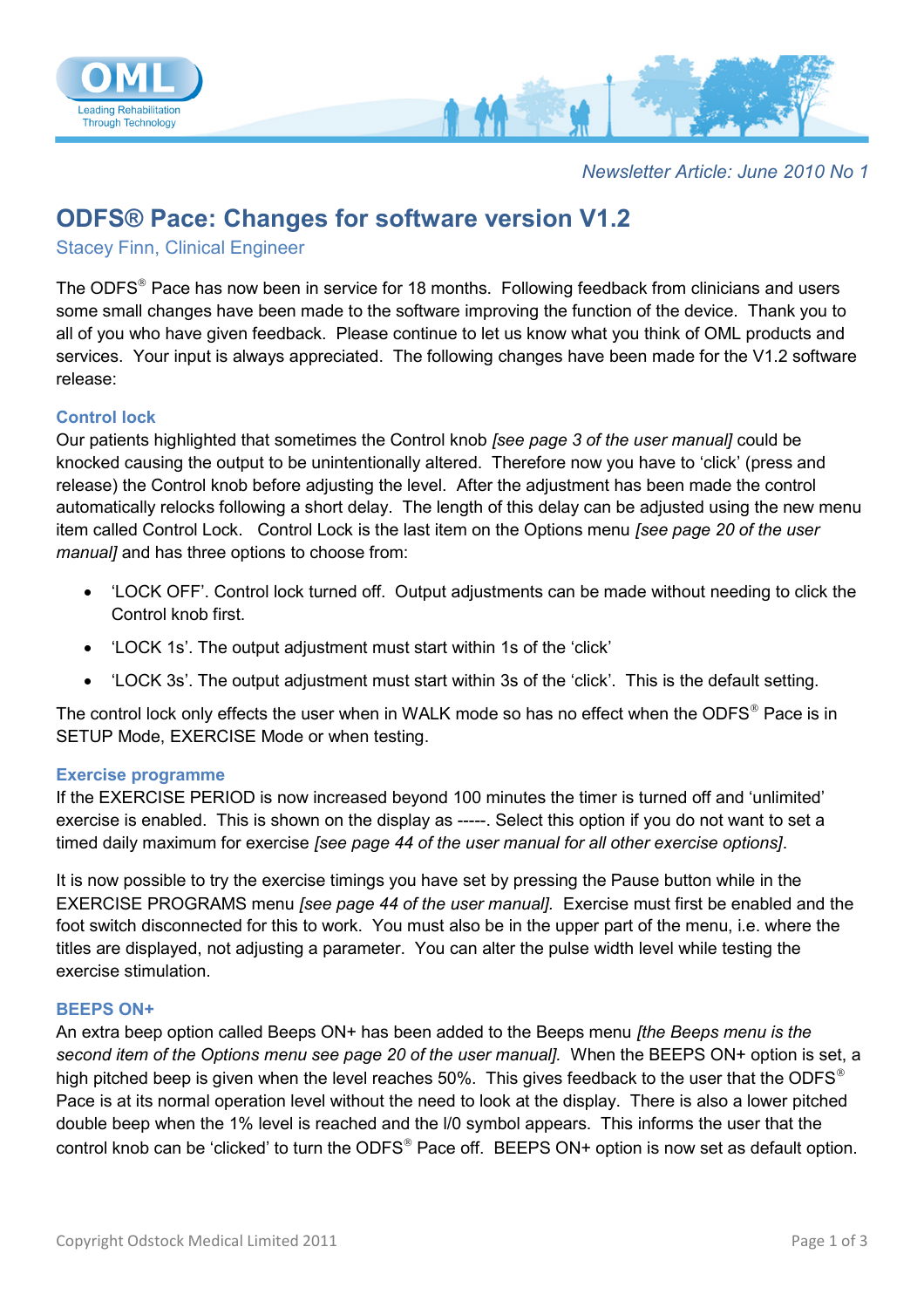## **NEW SETUP**

An option to go back up to the main menu has been added to the NEW SETUP? menu branch. This allows you to leave this branch without making changes to the parameters if you select it by mistake.

# **FINETUNE PULSE WIDTH menu**

Pulse width has now been included as a 'proper' menu item in the FINETUNE menu. It is placed at the far end of the menu as you turn the control knob anti-clockwise. *Remember, it is normal to leave the pulse width set at 50% in SETUP. Only adjust the pulse width for the following reasons:*

- If a strong contraction is given at 10mA, reduce the pulse width
- If the contraction is insufficient at 100mA, increase the pulse width
- Occasionally a larger or smaller pulse width is more comfortable

# **If you increase the pulse width, turn the current down before testing in case the contraction is too strong.**

When the Test or Pause buttons are used to start stimulation while in the PULSE WIDTH menu item, please note that it is CURRENT that will be adjusted if the Control knob is turned**.** *Do not confuse these two parameters as both will affect the contraction strength.*

#### **PULSE WIDTH Out of Normal Range (45-55%) Warning**

If you enter SETUP with the pulse width at an abnormal level, the Out of Normal Range Warning is given (!)

- If the pulse width is incorrect 'click' to select and then reset
- the pulse width to 50% or other intended value.
- If the pulse width is correct turn the Control knob to access the
- rest of the FINETUNE menu.

#### **New symbol for turning off the ODFS Pace**

When the level is turned down to 1%, the international symbol for ON and OFF, l/0 is displayed, replacing the pause symbol [P]. Press and hold down the Control knob to turn off.

#### **Pause button signal**

The beep for the pause button has been changed so it is easier to tell if you are starting or pausing the stimulation. When stimulation starts the beep is long and when stimulation is paused the beep is shorter and higher pitched.

#### **Low battery warning**

The low battery warning is now given slightly earlier, giving more warning of a poor battery.

#### **Parameter reminders**

We have added a new set of symbols for the timing settings in the FINETUNE menu *[see page 18 of the user manual]*. This is so that there is a reminder of which setting is being adjusted even when the text has gone from the screen.



Rising Ramp



Extension Time

| PULSE     |  |
|-----------|--|
| (!) WIDTH |  |



| <b>WALK</b> |     |  |
|-------------|-----|--|
| 1%          | 1/0 |  |